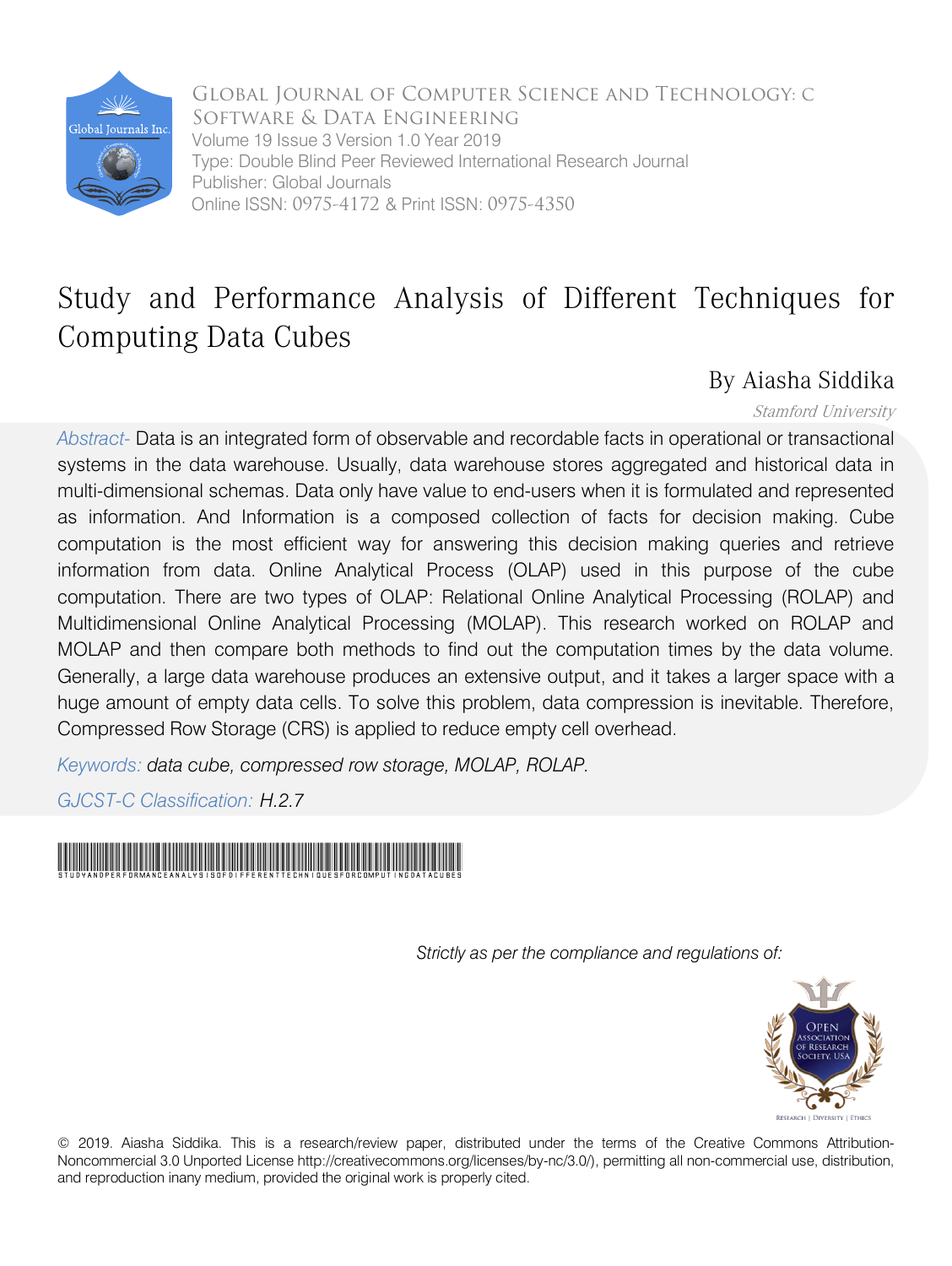# Study and Performance Analysis of Different Techniques for Computing Data Cubes

Aiasha Siddika

Abstract- Data is an integrated form of observable and recordable facts in operational or transactional systems in the data warehouse. Usually, data warehouse stores aggregated and historical data in multi-dimensional schemas. Data only have value to end-users when it is formulated and represented as information. And Information is a composed collection of facts for decision making. Cube computation is the most efficient way for answering this decision making queries and retrieve information from data. Online Analytical Process (OLAP) used in this purpose of the cube computation. There are two types of OLAP: Relational Online Analytical Processing (ROLAP) and Multidimensional Online Analytical Processing (MOLAP). This research worked on ROLAP and MOLAP and then compare both methods to find out the computation times by the data volume. Generally, a large data warehouse produces an extensive output, and it takes a larger space with a huge amount of empty data cells. To solve this problem, data compression is inevitable. Therefore, Compressed Row Storage (CRS) is applied to reduce empty cell overhead.

*Keywords: data cube, compressed row storage, MOLAP, ROLAP.*

#### I. Introduction

nline Analytical Processing (OLAP) is a database acceleration techniques used for deductive analysis. The main objective of OLAP is to have constant-time or near constant time answers for many typical queries. The widespread use of Online Analytical Processing (OLAP) is to resolve multi-dimensional analytical (MDA) queries expeditiously. Business intelligence, report writing, and data mining are also some immense categories of OLAP areas along with some applications like business reporting, marketing analogy, management reporting, business process management, budgeting and forecasting, and financial reporting with other similar areas. OLAP has been created with a slight alteration from the conventional database term Online Transaction Processing (OLTP) [1]. O nlin<br>an<br>anatont ti

OLAP tools have been adopted extensively by users from various perspectives for the evaluation of multidimensional data. Consolidation (roll-up), drilldown, and slicing-dicing are three basic analytical operations of OLAP. Consolidation associates with data aggregation and stores it in one or more dimensions. In contradiction, the drill-down involves analyzing thorough details of data. Capturing a specific set of data from

OLAP cube called Slicing and create different viewpoints labeled as Dicing. Usually, there are two primary variations of OLAP: Relational Online Analytical Processing (ROLAP) and Multidimensional Online Analytical Processing (MOLAP). ROLAP works straight with relational databases where the dimension tables stored as relational tables, and new tables are created to hold the aggregated information by the tools. Data manipulation on this method provides an aspect of slicing and dicing functionality of traditional OLAP's. ROLAP tools feature the ability to answer all queries because the methodology does not limited to the contents of a cube. It can also drill down to the lowest dimension of the database. Differently, Multidimensional Online Analytical Processing (MOLAP) uses optimized multi-dimensional array storage to store data, in alternate of the relational database. It requires the precomputation and storage information in the cube (the data cube) - the operation known as processing. And the data cube comprises all the possible answers to a given range of queries. MOLAP provides quick response time and the tools have a very fast capacity to write back data into the data set [2].

While designing an OLAP solution, the type of OLAP storage is one of the crucial decisions. Both ROLAP and MOLAP have their advantages and disadvantages. ROLAP can handle large amounts of data, and it can also leverage functionalities inherent in the relational database, but its performance can be slow or limited by SQL functionalities. On the contrary, in MOLAP, because of all calculations performed at the cube computation, it is not possible to include a large amount of data in the data cube itself, and it requires additional investment. Also, MOLAP cubes are created for fast data retrieval and optimal for slicing and dicing operations. It can perform complex calculations that have been pre-generated when the data cube created. Hence, complex calculations are not only doable, but they return quickly [3]. The implementation of both techniques may give a better competitive result. Data cube computation often produces excessive outputs with empty memory cells thus, make wastage of memory storage. To solve this problem, I will cover an efficient computation method called Compressed Row Storage (CRS).

In this paper, I have implemented ROLAP on manipulating the data stored in the relational database to give the appearance of traditional OLAP's slicing and

*Author: Department of Computer Science and Engineering, Stamford University Bangladesh. e-mail: aiasha.arshi@gmail.com*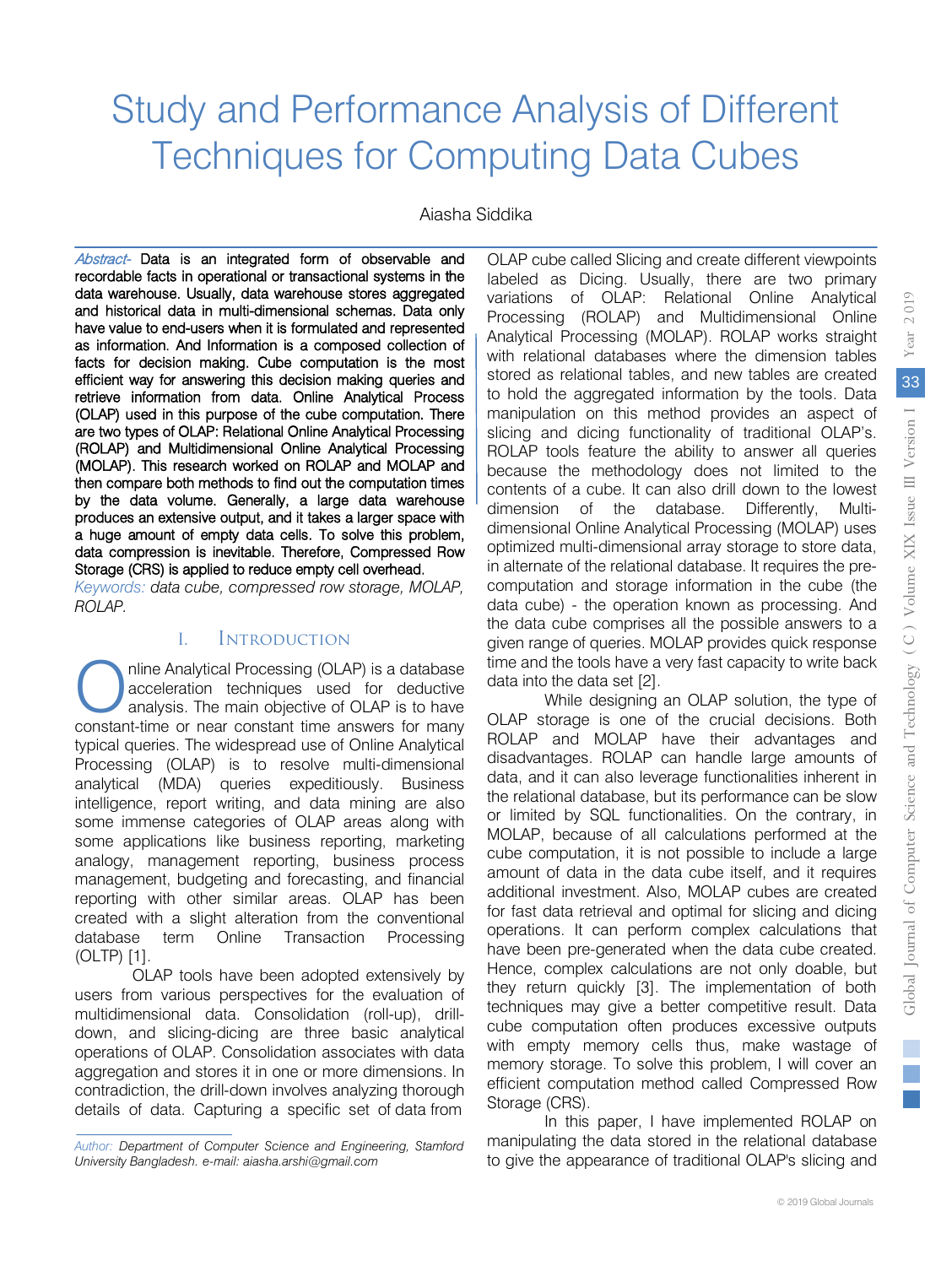dicing functionality, MOLAP on a Multidimensional array and CRS on a multidimensional cube to eliminate unnecessary elements. And finally, Compare these three methods of data cube computation according to their execution time. The next portion of this work is the background study discussion; part 3 explains the methodology and implementation phase; part 4 shows result analysis.

#### II. Literature Review

As described in [4], Cubes in a data warehouse stored in three different modes. Relational Online Analytical Processing mode or ROLAP is a relational storage model, while a Multidimensional Online Analytical processing mode is called MOLAP. There's another OLAP named Hybrid Online Analytical Processing mode or HOLAP, where dimensions stored in a combination of the two approaches. One advantage of ROLAP over the other styles of OLAP tools is that it is considered more scalable in handling massive amounts of data. It sits on top of relational databases, therefore, enabling it to leverage several functionalities that a relational database is capable of. Managing both numeric and textual data is another efficiency of it. Bassiouni M. A. [5] states that ROLAP applications display a slower performance as compared to another style of OLAP tools since, often, calculations performed inside the server. Another demerit of a ROLAP tool is that as it is dependent on the use of SQL for data manipulation, it may not be ideal for the performance of some calculations that are not easily translatable into an *SQL query*. However, ROLAP technology tends to have greater scalability than MOLAP technology. The DSS server of Micro strategy, for example, adopts the ROLAP approaches [6].

The implementation phase of ROLAP uses aggregate functions and GROUP BY operator to return a single value combined with the ROLL UP and get the total value which is similar to the CUBE operator. It is as akin to the following figure 2.1 [7].



*Figure 2.1*: Group By relational operator with aggregate function SUM ()

MOLAP is the traditional mode of OLAP analysis that provides excellent query performance, and the cubes built for fast data retrieval. Since all calculations have been pre-built in data cube creation, the cube cannot be derived from a large volume of data, and it also requires excessive additional investment as cube technology is proprietary and the knowledge base may not exist in the organization as described in [8]. It supports the multidimensional views of data through array-based multidimensional storage engines. They map multidimensional views directly to the data cube array structures. The advantage of using a data cube is that it allows fast indexing to precomputed summarized data. Notice that with multidimensional data stores, the storage utilization may be low if the data set is sparse. In such cases, exploring sparse matrix compression techniques are a must. Many MOLAP servers adopt a two-level storage representation to handle dense and sparse data sets: dense sub-cubes are identified and stored as array structures, whereas sparse sub-cubes employ compression technology for efficient storage utilization [9].

r.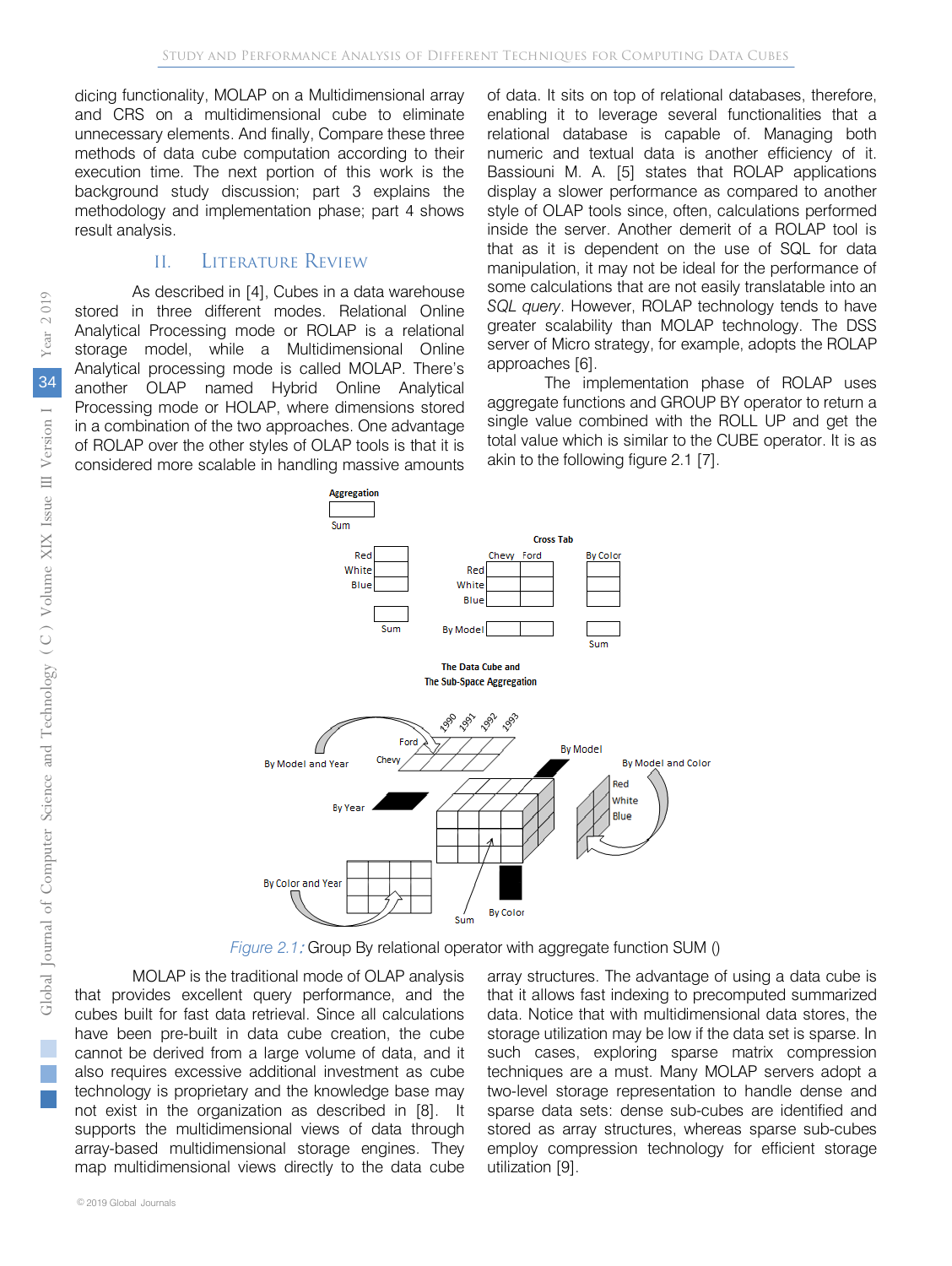

*Figure 2.2:* MOLAP architecture [10]

Compressed Row Storage (CRS) widely used due to simplicity and purity, with a weak dependency between array elements in a sparse array. In the proposed method of the CRS scheme in [11], it uses one one-dimensional floating-point array VL and two one-dimensional integer arrays RO and CO to compress all the nonzero elements along the rows of the multidimensional sparse array. The base of these arrays is 0. Array VL stores the values of nonzero array elements. Array RO stores information of nonzero array elements of each row. If the number of rows is k for the array, then  $RO$  contains the  $k+1$  element. RO $[0]$ contains 1; RO[1] holds the summation of the number of nonzero elements in row 0 of the array and R [0].In general, RO[i] holds the number of nonzero elements in  $(i-1)$ <sup>th</sup> row of the array plus the contents of RO $[i-1]$ . The number of non-zero array elements in the  $i<sup>th</sup>$  row obtained by subtracting the value of RO[i] from RO[i+1]. Array CO stores the column indices of nonzero array elements of each row. Here's an example of the CRS scheme for a two-dimensional array.



*Figure 2.3:* The CRS compressing scheme for sparse multidimensional array [11]

The Number of the nonzero elements of row 1 can be found by  $RO[2] - RO[1] = 3$ . The column indices of the nonzero array elements of row 1 stored in CO[RO[1]-1], CO[RO[1]], and CO[RO[1]+1] i.e. CO[2], CO[3], and CO[4], since there are 3 nonzero array elements exist in row 1. Finally, the values of the nonzero array elements of row 1 can be found in VL[2], VL[3], and VL[4].

#### III. Methodology and Implementation

Decision support queries answered in the order of seconds on OLAP servers. So, it is pre-eminent to support highly efficient cube computation techniques, access methods, and query processing techniques for data warehouse systems [12]. In this paper, issues relating to the efficient computation of data cubes have explored. As the implemented static data warehouse has three dimensions (Model (), Year (), Color ()), and one fact table, this would like the following figure with their multidimensional views.



*Figure 3.1:* Lattice of cuboids, making up a 3-D data cube. Each cuboid represents a different group by; base cuboid contains three dimensions Model, Year, and Color.

#### *a) Computing data cube for ROLAP*

ROLAP differs significantly from MOLAP in that it does not require the *pre-computation* and storage of information. Alternatively, ROLAP tools access the data in a *relational database* throughout generating *SQL* queries to calculate information at the appropriate level as an end-user request it. With ROLAP, it is possible to create additional database tables (summary tables or aggregations) that summarize the data at any desired combination of dimensions [13].

For ROLAP, the two sub-problems take on the following specialized forms:

*Data cube computation* is defined by the scanning of the original data, employing the required aggregate function to all groupings, and generating relational views with the corresponding cube contents.

*Data cube selection* is the issue of creating the subset of the stored data cube views. Selection approaches avoid storing some parts of data cube items in line with certain criteria to create the balance between query latency and cube resource specifications.

Both of these problems studied in the past only in a fragmented fashion [14]. Some works to fill this gap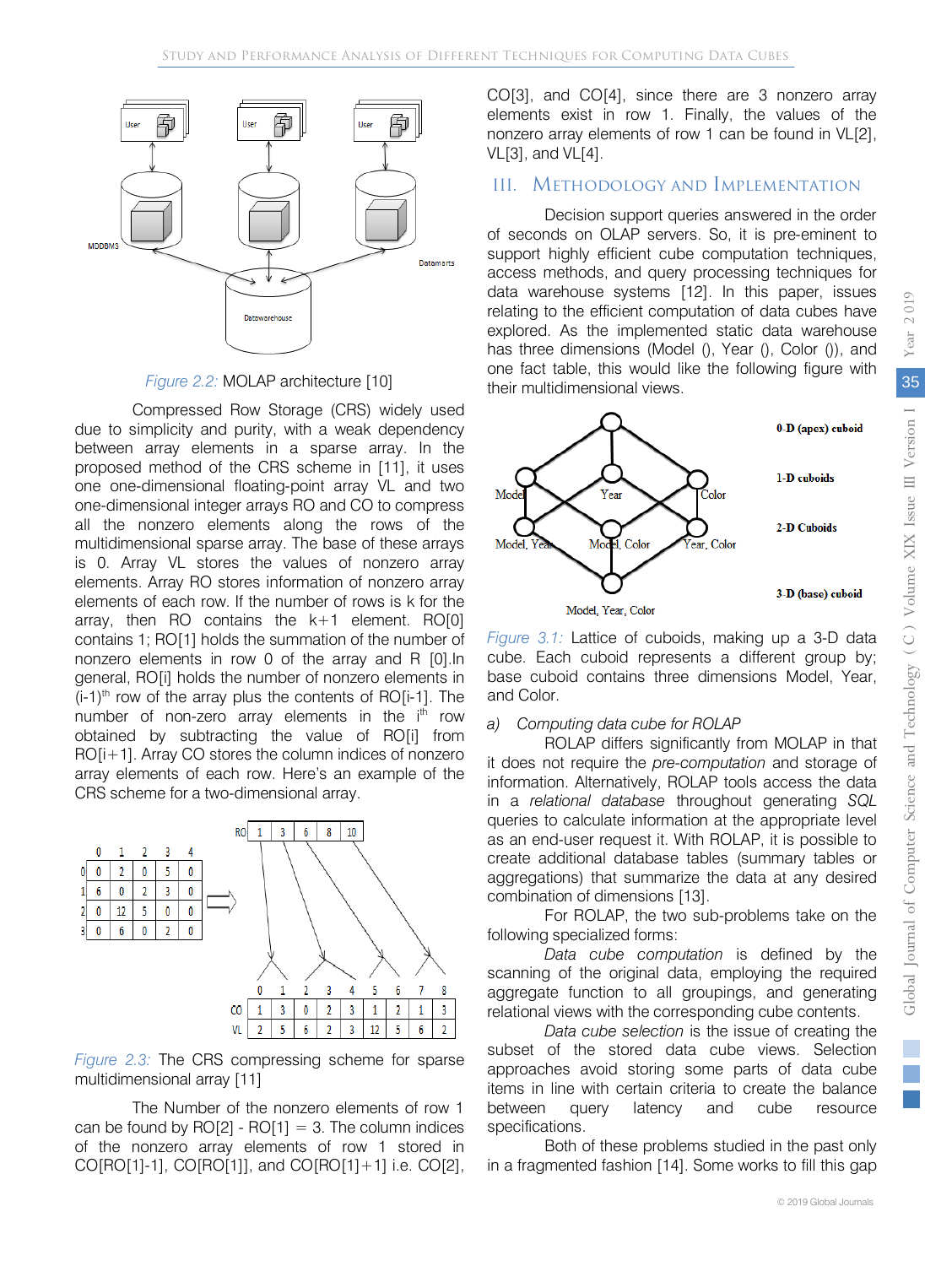and presents the first systematic analysis of all relevant solutions. But that was only analysis base, here's the flowchart of our methodology of implementing ROLAP:



*Figure 3.2* Flowchart of ROLAP implementation steps *:*

The input table and generated cuboid are attached to appendix A.

#### *b) Computing data cube for MOLAP*

MOLAP supports the multidimensional view of data through array-based multidimensional storage engines. They map multidimensional views directly to the data cube array structures. Flowchart of the implementation phase of MOLAP is in figure 3.3.



*Figure 3.3* Flowchart of MOLAP implementation steps *:*

#### *c) Computing data cube for CRS*

The main disadvantage comes from the fact that, in practice, cubes are sparse, with a large number of empty cells, making ROLAP and MOLAP techniques inefficient in storage space. To eliminate those empty cells, CRS is applied here. This row compression changes the physical storage format of the data associated with a data type but not its syntax or semantics. The flowchart of the implementation stages gives the following presentation.



*Figure 3.4:* Flowchart of CRS implementation steps

The implemented view of ROLAP, MOLAP for a sample data set attached in Appendix B. Also, its slice and dice view is created. A very tiny amount of data manipulation is shown only because of reducing lots of paper work. As it has used a very small size of data, the nature of execution time is a little bit biased. In the next chapter, I have presented the graphical representation of ROLAP, MOLAP, and CRS with huge amount of data.

#### IV. Result Analysis

In this experiment, I have used visual  $C++$  and MySQL DBMS platform. A sample input table with a limited size of data and its generated output may look like the following: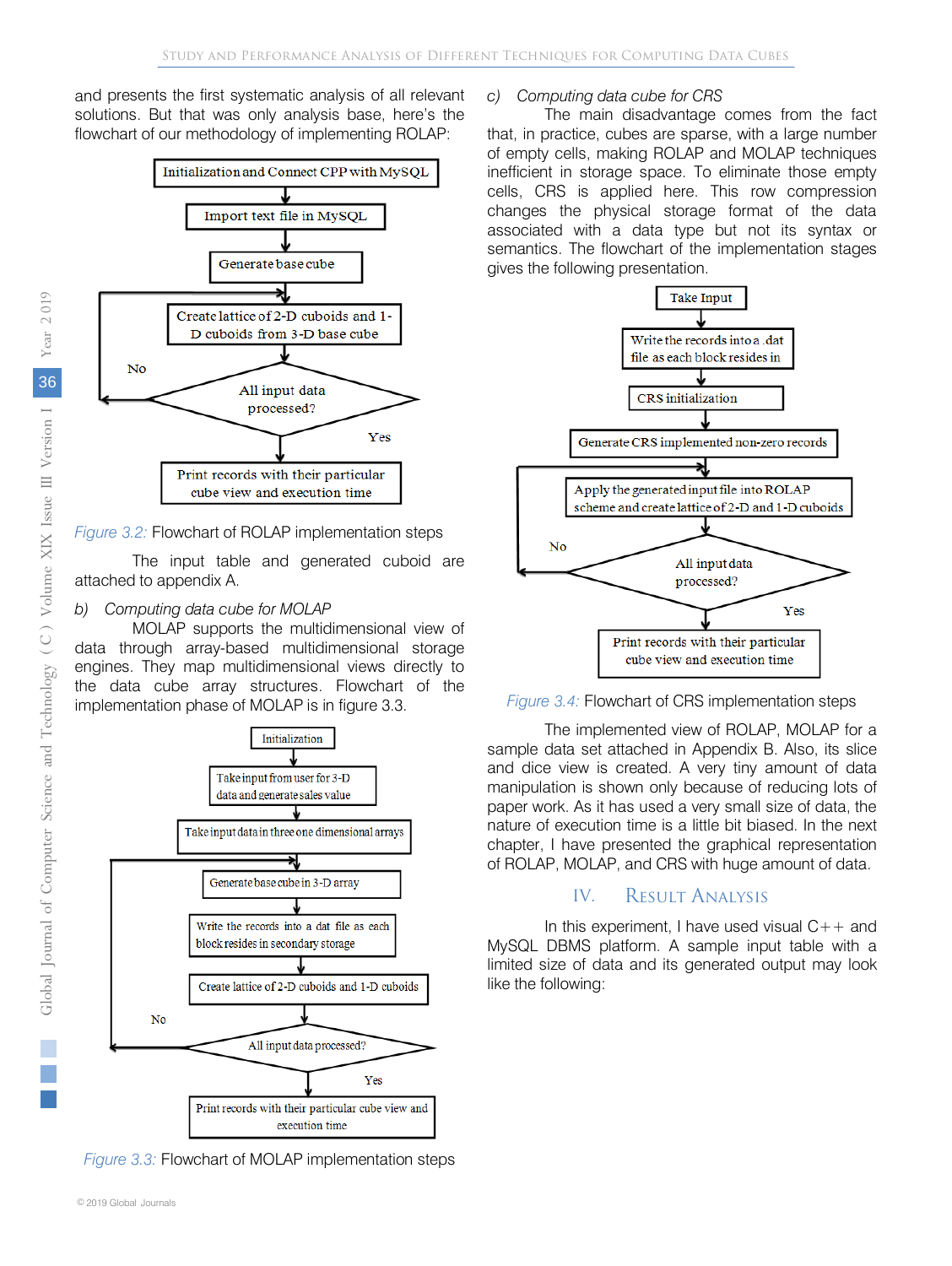| Model      | Year | Color | Sales |  |
|------------|------|-------|-------|--|
| Chevu      | 1990 | Red   | 41    |  |
| Chevy      | 1990 | Blue  | 67    |  |
| Chevy      | 1991 | Red   | 34    |  |
| Chevy      | 1991 | Blue  | ٥     |  |
| Ford       | 1990 | Red   | 69    |  |
| Ford       | 1990 | Blue  | 24    |  |
| Ford       | 1991 | Red   | 78    |  |
| Ford       | 1991 | Blue  | 58    |  |
| <b>BMV</b> | 1990 | Red   | 62    |  |
| <b>BMV</b> | 1990 | Blue  | 64    |  |
| <b>BMV</b> | 1991 | Red   | 5     |  |
| <b>BMW</b> | 1991 | Blue  | 45    |  |

| 1990<br>Red<br>41<br>Chevy<br>67<br>1990<br>Blue<br>Chevy<br>1991<br>Red<br>34<br>Chevy<br>Chevy<br>1991<br>Blue<br>Û<br>69<br>1990<br>Ford<br>Red<br>1990<br>24<br>Ford<br>Blue<br>1991<br>78<br>Ford<br>Red<br>1991<br>58<br>Ford<br>Blue<br><b>BMV</b><br>1990<br>62<br>Red<br>1990<br><b>BMW</b><br>Blue<br>64<br>5<br><b>BMV</b><br>1991<br>Red<br><b>BMV</b><br>45<br>1991<br>Blue<br>ΑIΙ<br>1990<br>Red<br>172<br>AΙ<br>1990<br>155<br>Blue<br>1991<br>ΑI<br>Red<br>117<br>AΙ<br>1991<br>103<br>Blue<br>75<br>Chevy<br>ΑI<br>Red<br>AΙ<br>Blue<br>67<br>Chevy<br>147<br>Ford<br>Αll<br>Red<br>82<br>Ford<br>ΑIΙ<br>Blue<br>67<br>BMW<br>AΙ<br>Red<br><b>BMV</b><br>ΑIΙ<br>Blue<br>109<br>1990<br>ΑIΙ<br>108<br>Chevy<br>34<br>1991<br>AΙ<br>Chevy<br>1990<br>ΑIΙ<br>93<br>Ford<br>1991<br>Αll<br>136<br>Ford<br><b>BMV</b><br>1990<br>AΙ<br>126<br><b>BMV</b><br>50<br>1991<br>ΑIΙ<br>ΑI<br>AΙ<br>Red<br>289<br>AΙ<br>258<br>Αll<br>Blue<br>ΑI<br>1990<br>Αll<br>327<br>1991<br>AΙ<br>Αll<br>220<br>AΙ<br>Αll<br>142<br>Chevy<br>229<br>Ford<br>Αll<br>Αll<br><b>BMV</b><br>Αll<br>Αll<br>176<br>547<br>AΙ<br>AΙ<br>AΙ | Model | Year | Color | Sales |
|-------------------------------------------------------------------------------------------------------------------------------------------------------------------------------------------------------------------------------------------------------------------------------------------------------------------------------------------------------------------------------------------------------------------------------------------------------------------------------------------------------------------------------------------------------------------------------------------------------------------------------------------------------------------------------------------------------------------------------------------------------------------------------------------------------------------------------------------------------------------------------------------------------------------------------------------------------------------------------------------------------------------------------------------------------------------------------------------------------------------------------|-------|------|-------|-------|
|                                                                                                                                                                                                                                                                                                                                                                                                                                                                                                                                                                                                                                                                                                                                                                                                                                                                                                                                                                                                                                                                                                                               |       |      |       |       |
|                                                                                                                                                                                                                                                                                                                                                                                                                                                                                                                                                                                                                                                                                                                                                                                                                                                                                                                                                                                                                                                                                                                               |       |      |       |       |
|                                                                                                                                                                                                                                                                                                                                                                                                                                                                                                                                                                                                                                                                                                                                                                                                                                                                                                                                                                                                                                                                                                                               |       |      |       |       |
|                                                                                                                                                                                                                                                                                                                                                                                                                                                                                                                                                                                                                                                                                                                                                                                                                                                                                                                                                                                                                                                                                                                               |       |      |       |       |
|                                                                                                                                                                                                                                                                                                                                                                                                                                                                                                                                                                                                                                                                                                                                                                                                                                                                                                                                                                                                                                                                                                                               |       |      |       |       |
|                                                                                                                                                                                                                                                                                                                                                                                                                                                                                                                                                                                                                                                                                                                                                                                                                                                                                                                                                                                                                                                                                                                               |       |      |       |       |
|                                                                                                                                                                                                                                                                                                                                                                                                                                                                                                                                                                                                                                                                                                                                                                                                                                                                                                                                                                                                                                                                                                                               |       |      |       |       |
|                                                                                                                                                                                                                                                                                                                                                                                                                                                                                                                                                                                                                                                                                                                                                                                                                                                                                                                                                                                                                                                                                                                               |       |      |       |       |
|                                                                                                                                                                                                                                                                                                                                                                                                                                                                                                                                                                                                                                                                                                                                                                                                                                                                                                                                                                                                                                                                                                                               |       |      |       |       |
|                                                                                                                                                                                                                                                                                                                                                                                                                                                                                                                                                                                                                                                                                                                                                                                                                                                                                                                                                                                                                                                                                                                               |       |      |       |       |
|                                                                                                                                                                                                                                                                                                                                                                                                                                                                                                                                                                                                                                                                                                                                                                                                                                                                                                                                                                                                                                                                                                                               |       |      |       |       |
|                                                                                                                                                                                                                                                                                                                                                                                                                                                                                                                                                                                                                                                                                                                                                                                                                                                                                                                                                                                                                                                                                                                               |       |      |       |       |
|                                                                                                                                                                                                                                                                                                                                                                                                                                                                                                                                                                                                                                                                                                                                                                                                                                                                                                                                                                                                                                                                                                                               |       |      |       |       |
|                                                                                                                                                                                                                                                                                                                                                                                                                                                                                                                                                                                                                                                                                                                                                                                                                                                                                                                                                                                                                                                                                                                               |       |      |       |       |
|                                                                                                                                                                                                                                                                                                                                                                                                                                                                                                                                                                                                                                                                                                                                                                                                                                                                                                                                                                                                                                                                                                                               |       |      |       |       |
|                                                                                                                                                                                                                                                                                                                                                                                                                                                                                                                                                                                                                                                                                                                                                                                                                                                                                                                                                                                                                                                                                                                               |       |      |       |       |
|                                                                                                                                                                                                                                                                                                                                                                                                                                                                                                                                                                                                                                                                                                                                                                                                                                                                                                                                                                                                                                                                                                                               |       |      |       |       |
|                                                                                                                                                                                                                                                                                                                                                                                                                                                                                                                                                                                                                                                                                                                                                                                                                                                                                                                                                                                                                                                                                                                               |       |      |       |       |
|                                                                                                                                                                                                                                                                                                                                                                                                                                                                                                                                                                                                                                                                                                                                                                                                                                                                                                                                                                                                                                                                                                                               |       |      |       |       |
|                                                                                                                                                                                                                                                                                                                                                                                                                                                                                                                                                                                                                                                                                                                                                                                                                                                                                                                                                                                                                                                                                                                               |       |      |       |       |
|                                                                                                                                                                                                                                                                                                                                                                                                                                                                                                                                                                                                                                                                                                                                                                                                                                                                                                                                                                                                                                                                                                                               |       |      |       |       |
|                                                                                                                                                                                                                                                                                                                                                                                                                                                                                                                                                                                                                                                                                                                                                                                                                                                                                                                                                                                                                                                                                                                               |       |      |       |       |
|                                                                                                                                                                                                                                                                                                                                                                                                                                                                                                                                                                                                                                                                                                                                                                                                                                                                                                                                                                                                                                                                                                                               |       |      |       |       |
|                                                                                                                                                                                                                                                                                                                                                                                                                                                                                                                                                                                                                                                                                                                                                                                                                                                                                                                                                                                                                                                                                                                               |       |      |       |       |
|                                                                                                                                                                                                                                                                                                                                                                                                                                                                                                                                                                                                                                                                                                                                                                                                                                                                                                                                                                                                                                                                                                                               |       |      |       |       |
|                                                                                                                                                                                                                                                                                                                                                                                                                                                                                                                                                                                                                                                                                                                                                                                                                                                                                                                                                                                                                                                                                                                               |       |      |       |       |
|                                                                                                                                                                                                                                                                                                                                                                                                                                                                                                                                                                                                                                                                                                                                                                                                                                                                                                                                                                                                                                                                                                                               |       |      |       |       |
|                                                                                                                                                                                                                                                                                                                                                                                                                                                                                                                                                                                                                                                                                                                                                                                                                                                                                                                                                                                                                                                                                                                               |       |      |       |       |
|                                                                                                                                                                                                                                                                                                                                                                                                                                                                                                                                                                                                                                                                                                                                                                                                                                                                                                                                                                                                                                                                                                                               |       |      |       |       |
|                                                                                                                                                                                                                                                                                                                                                                                                                                                                                                                                                                                                                                                                                                                                                                                                                                                                                                                                                                                                                                                                                                                               |       |      |       |       |
|                                                                                                                                                                                                                                                                                                                                                                                                                                                                                                                                                                                                                                                                                                                                                                                                                                                                                                                                                                                                                                                                                                                               |       |      |       |       |
|                                                                                                                                                                                                                                                                                                                                                                                                                                                                                                                                                                                                                                                                                                                                                                                                                                                                                                                                                                                                                                                                                                                               |       |      |       |       |
|                                                                                                                                                                                                                                                                                                                                                                                                                                                                                                                                                                                                                                                                                                                                                                                                                                                                                                                                                                                                                                                                                                                               |       |      |       |       |
|                                                                                                                                                                                                                                                                                                                                                                                                                                                                                                                                                                                                                                                                                                                                                                                                                                                                                                                                                                                                                                                                                                                               |       |      |       |       |
|                                                                                                                                                                                                                                                                                                                                                                                                                                                                                                                                                                                                                                                                                                                                                                                                                                                                                                                                                                                                                                                                                                                               |       |      |       |       |
|                                                                                                                                                                                                                                                                                                                                                                                                                                                                                                                                                                                                                                                                                                                                                                                                                                                                                                                                                                                                                                                                                                                               |       |      |       |       |
|                                                                                                                                                                                                                                                                                                                                                                                                                                                                                                                                                                                                                                                                                                                                                                                                                                                                                                                                                                                                                                                                                                                               |       |      |       |       |

*Figure 4.1*: Input table and generated cube for ROLAP

#### *a) Base cube comparison*

With data volume 64000 records (256KB), 125000 records (500KB), 216000 records (864KB), and 343000 records (1.3MB), a 3-D base cube has been created with their respective execution time according to three schemes, ROLAP, MOLAP, and CRS. These operations provide the following graphical views:



*Figure 4.1*: Comparison of the 3-D base cube of ROLAP, MOLAP, and CRS

From figure 4.1, the graphical plot of ROLAP gives the highest execution time, MOLAP gives better results compared to ROLAP, but with increasing density ROLAP getting worst, MOLAP takes a longer time where CRS provides a continuous compressed value with a short executing duration. This graphical representation

shows the underlying characteristics of these three methodologies.

#### *b) Dice operation comparison*

With the same data volume presented in the previous section, dice operations have been performed to create 2-D cuboids for ROLAP, MOLAP, and CRS. It creates three tables like 'Model-Year', 'Model-Color', and 'Year-Color' (as I use four columns named Model, Year, Color, and Sales showed on figure 4.1). In this section, all the 2-D cuboids of dice operations shown in the separate graphical plot. The following graphical representations give a clear view of the dice operation.





ii. *Model-Color view*



*Figure 4.3:* Comparison of dice operation (Model-Color) of ROLAP, MOLAP, and CRS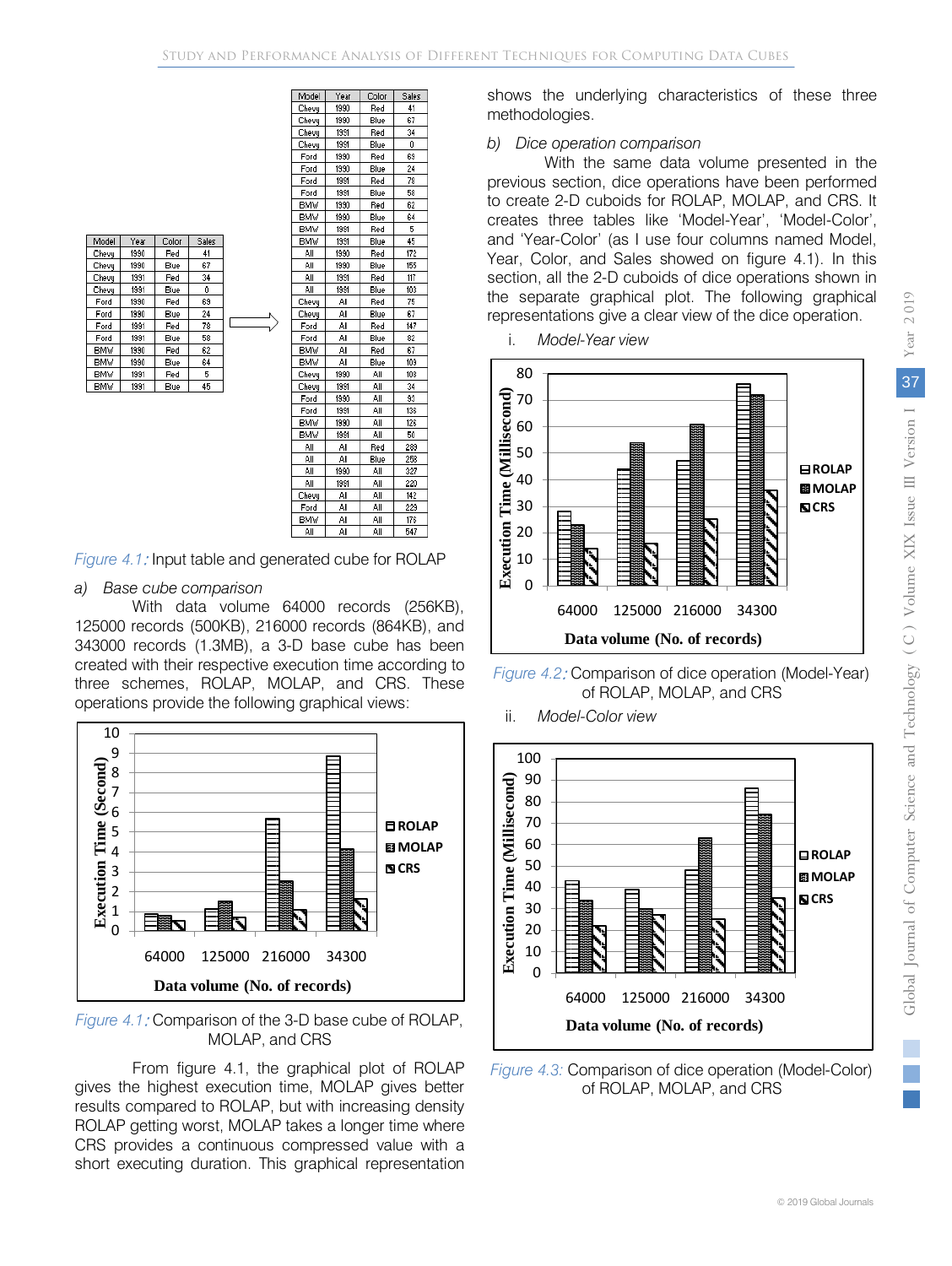#### iii. *Year-Color view*



*Figure 4.4*: Comparison of dice operation (Year-Color) of ROLAP, MOLAP, and CRS

Dice operation gives nearly the same result as the base cube view. For a small amount of data, ROLAP gives roughly good outcomes than MOLAP, but with increasing density, it can cause the worst case. CRS always takes very little execution time in comparison with MOLAP and ROLAP.

#### *c) Slice operation comparison*

i. *Model view*

With the same data volume, slice operation has been performed to create 1-D cuboids and take execution time for both ROLAP and MOLAP. It creates three tables like all combinations of models 'Model', all combinations of years 'Year', and all combinations of colors 'Color'. In this section, all the 1-D cuboids of slice operations are shown in the separate graphical plot. These operations give a graphical chart shown below:

50 (Millisecond) **Time (Millisecond)** 45 40 35 30 **ROLAP** 25 **Execution Time MOLAP** 20 **CRS** 15 **Execution** 10 5  $\overline{0}$ 64000 125000 216000 34300 **Data volume (No. of records)**

*Figure 4.5*: Comparison of slice operation (Model) of ROLAP, MOLAP, and CRS

#### ii. *Year view*



*Figure 4.6*: Comparison of slice operation (Year) of ROLAP, MOLAP, and CRS

#### iii. *Color view*

From the graphical view of slice operation, we found that MOLAP gives better results than ROLAP and CRS. It is because of the characteristics of the data, less dimension and also for the nature of the ROLAP scheme as we have implemented CRS through ROLAP.



*Figure 4.7*: Comparison of slice operation (Color) of ROLAP, MOLAP, and CRS

In this chapter, ROLAP, MOLAP, and CRS implementation have been presented elaborately so that one can easily understand. Experimental results also discussed with the graphical figures. The performances of these three schemes have been measured concerning the execution time and data volume.

#### V. Conclusion

The objectives of this work are to implement ROLAP on base data, MOLAP on the multidimensional array, and implement CRS to eliminate empty storage cell. ROLAP has been implemented using a relational database through basic SQL queries; the base data

F.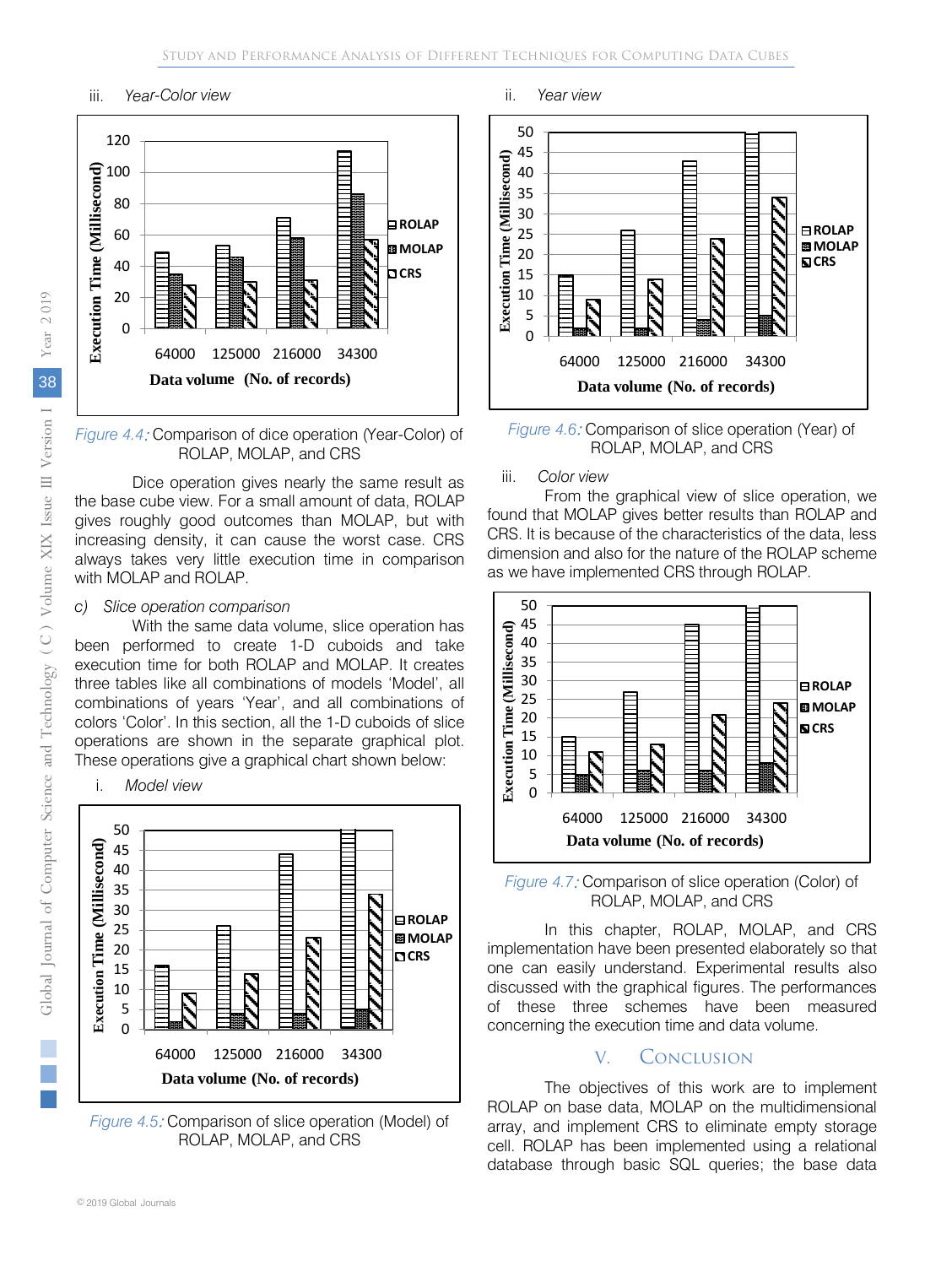along with the dimensional table stored in the database and computes different cuboids with different memory allocation. MOLAP does not use the relational database rather than an optimized multidimensional array. CRS is implemented to remove zero values of storage to reduce memory wastage. Then the comparison of these three methods to find out that which gives better performance by the execution time and data density. Generally, MOLAP provides better performance with a small amount of data, if the data volume is high, the cube processing takes a longer time, whereas in ROLAP, data stored in the underlying relational database. ROLAP can handle a huge volume of data. Compressed Row Storage (CRS) on ROLAP to compress the aggregated data then applied. There are some scopes to extend this work in the future. Here, CRS is implemented through ROLAP only. However, in future, CRS can be integrated both with ROLAP and MOLAP, which can provide a more effective analysis of the advantages of applying CRS.

#### References Références Referencias

- 1. Online analytical processing (last modified on 9 September 2014) http://en.wikipedia.org/wiki/ Online\_analytical\_processing.
- 2. Antoshenkov G. & Ziauddin M. (1996), Query processing and optimization in oracle RdB, VLDB Journal, 229–237.
- 3. Buccafurri F., Furfaro F., Sacca D. & Sirangelo C. (2003), A quad tree based multirole solution approach for compressing data cube, SSDBM 2003, 127-140.
- 4. Barret R., Berry M., Chan T.F., &Dongara J., Eljkhhout V., Pozo R., Romine C. & Van H., (1994). Templates for the solution of linear systems: Building blocks for the iterative methods, second ed. SIAM.
- 5. Bassiouni M. A., (1985), Data Compression in Scientific and Statistical Databases, IEEE Transaction on Software Engineering, 1047-1057.
- 6. Acharya S., Gibbons P. B., AND Poosala V. 2000. Congressional samples for approximate answering of group-by queries. In Proceedings of ACM Special Interest Group on Management of Data (SIGMOD). 487–498.
- 7. Agarwal, S., Agrawal, R., Deshpande, P., Gupta, A., Naughton, J. F., Ramakrishnan, R., And Sarawagi, S. 1996. On the computation of multidimensional aggregates. In Proceedings of Very Large Data Bases (VLDB). 506–521.
- 8. Acharya S., Gibbons P. B., and Poosala V. 2000. Congressional samples for approximate answering of group-by queries. In Proceedings of ACM Special Interest Group on Management of Data (SIGMOD), 487–498.
- 9. Relational Online Analytical Processing (ROLAP) (Copyright © 2010 - 2014 Janalta Interactive Inc) http://www.techopedia.com/definition/14719/relation al-online-analytical-processing-rolap.
- 10. Gray J., Bosworth A., Layman A., 1996. Data cube: A relational aggregation operator generalizing group-by, cross-tab, and sub-total. In Proceedings of International Conference on Data Engineering (ICDE), 152–159.
- 11. K. M. Azharul Hasan, Tatsue Tsuji, Ken Higuchi, 2007. "An efficient implementation for MOLAP basic data structure and its evaluation", DASFAA 2007, LNCS 4443, 288 – 299.
- 12. Han J., Pei J., 2001. Efficient computation of iceberg cubes with complex measures. In Proceedings of ACM Special Interest Group on Management of Data (SIGMOD), 1–12.
- 13. Liang W., Wang H., & Orlowaska M. E. 2001. Materialized view selection under the maintenance time constraint, 203–216.
- 14. Konstantinos Morfonios, University of Athens, ROLAP Implementations of the Data Cube, ACM Computing Surveys, Vol. 39, No. 4, Article 12, October 2007.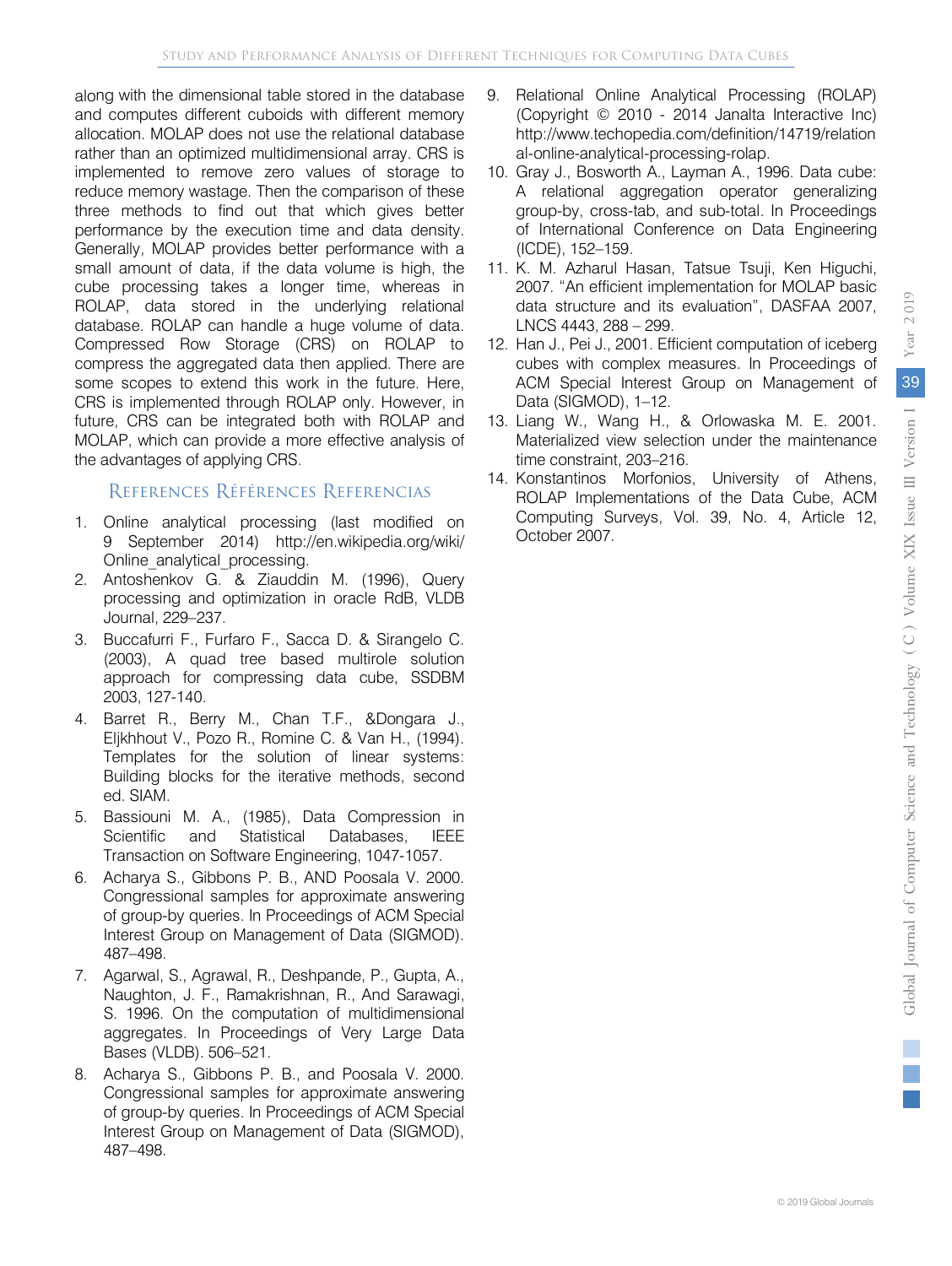#### **APPENDIX**

#### *A. Input table and generated ROLAP cube*

| Raw Data             |      |        | Lattice | Advance          | Model | Year | Color  | Sales          |  |
|----------------------|------|--------|---------|------------------|-------|------|--------|----------------|--|
|                      |      |        |         |                  | bmw   | 1991 | blue   | 67             |  |
| Model                | Year | Color  | Sales   | $\blacktriangle$ | bmw   | 1991 | All    | 307            |  |
| chevy                | 1990 | red    | 41      |                  | bmw   | 1992 | yellow | 33             |  |
| chevy                | 1990 | blue   | 67      | 팈                | bmw   | 1992 | white  | 22             |  |
| chevy                | 1990 | white  | 34      |                  | bmw   | 1992 | red    | $\overline{3}$ |  |
| chevy                | 1990 | yellow | 0       |                  | bmw   | 1992 | pink   | 73             |  |
| chevy                | 1990 | pink   | 69      |                  | bmw   | 1992 | blue   | 11             |  |
| chevy                | 1991 | red    | 24      |                  | bmw   | 1992 | All    | 142            |  |
| chevy                | 1991 | blue   | 78      |                  | bmw   | All  | yellow | 106            |  |
| chevy                | 1991 | white  | 58      |                  | bmw   | All  | white  | 192            |  |
| chevy                | 1991 | yellow | 62      |                  | bmw   | All  | red    | 62             |  |
| chevy                | 1991 | pink   | 64      |                  | bmw   | All  | pink   | 236            |  |
| chevy                | 1992 | red    | 5       |                  | bmw   | All  | blue   | 104            |  |
| chevy                | 1992 | blue   | 45      |                  | bmw   | All  | All    | 700            |  |
| chevy                | 1992 | white  | 81      |                  | All   | 1990 | yellow | 118            |  |
| بمبمطه               | 1992 | سمالور | 27      |                  | All   | 1990 | white  | 158            |  |
|                      |      |        |         |                  | All   | 1990 | red    | 243            |  |
|                      |      |        |         |                  | All   | 1990 | pink   | 242            |  |
| Model                | Year | Color  | Sales   |                  | All   | 1990 | blue   | 229            |  |
|                      |      |        |         |                  | All   | 1990 | All    | 990            |  |
|                      |      |        |         |                  | All   | 1991 | yellow | 207            |  |
|                      |      |        |         |                  | All   | 1991 | white  | 221            |  |
| $\blacktriangledown$ |      |        |         |                  | All   | 1991 | red    | 174            |  |
|                      |      |        |         |                  | All   | 1991 | pink   | 287            |  |
|                      |      |        |         |                  | All   | 1991 | blue   | 193            |  |
|                      |      |        |         |                  | All   | 1991 | All    | 1082           |  |
|                      |      |        |         |                  | All   | 1992 | vellow | 107            |  |
|                      |      |        |         |                  | All   | 1992 | white  | 160            |  |

*Figure A.1*: Input table and computed base 3-D data cuboid for ROLAP

*B. A sample input table and comparison of slice-dice execution time*

#### *Table B.1*: Table for input data

| Model      | Year | Color       | Sales |
|------------|------|-------------|-------|
| Chevy      | 1990 | Red         | 0     |
| Chevy      | 1990 | Blue        | 57    |
| Chevy      | 1990 | White       | 0     |
| Chevy      | 1991 | Red         | 81    |
| Chevy      | 1991 | Blue        | 59    |
| Chevy      | 1991 | White       | 48    |
| Ford       | 1990 | Red         | 0     |
| Ford       | 1990 | Blue        | 90    |
| Ford       | 1990 | White       | 83    |
| Ford       | 1991 | Red         | 75    |
| Ford       | 1991 | Blue        | 0     |
| Ford       | 1991 | White       | 86    |
| <b>BMW</b> | 1990 | Red         | 72    |
| <b>BMW</b> | 1990 | <b>Blue</b> | 52    |
| <b>BMW</b> | 1990 | White       | 0     |
| BMW        | 1991 | Red         | 0     |
| BMW        | 1991 | Blue        | 0     |
| <b>BMW</b> | 1991 | White       | 0     |

The dice operation produces a sub cube by allowing the analyst to pick specific values of multiple dimensions.

The implemented Dice view of ROLAP, MOLAP and CRS for three Models, two Years and three Colors gives the representation alike:

i.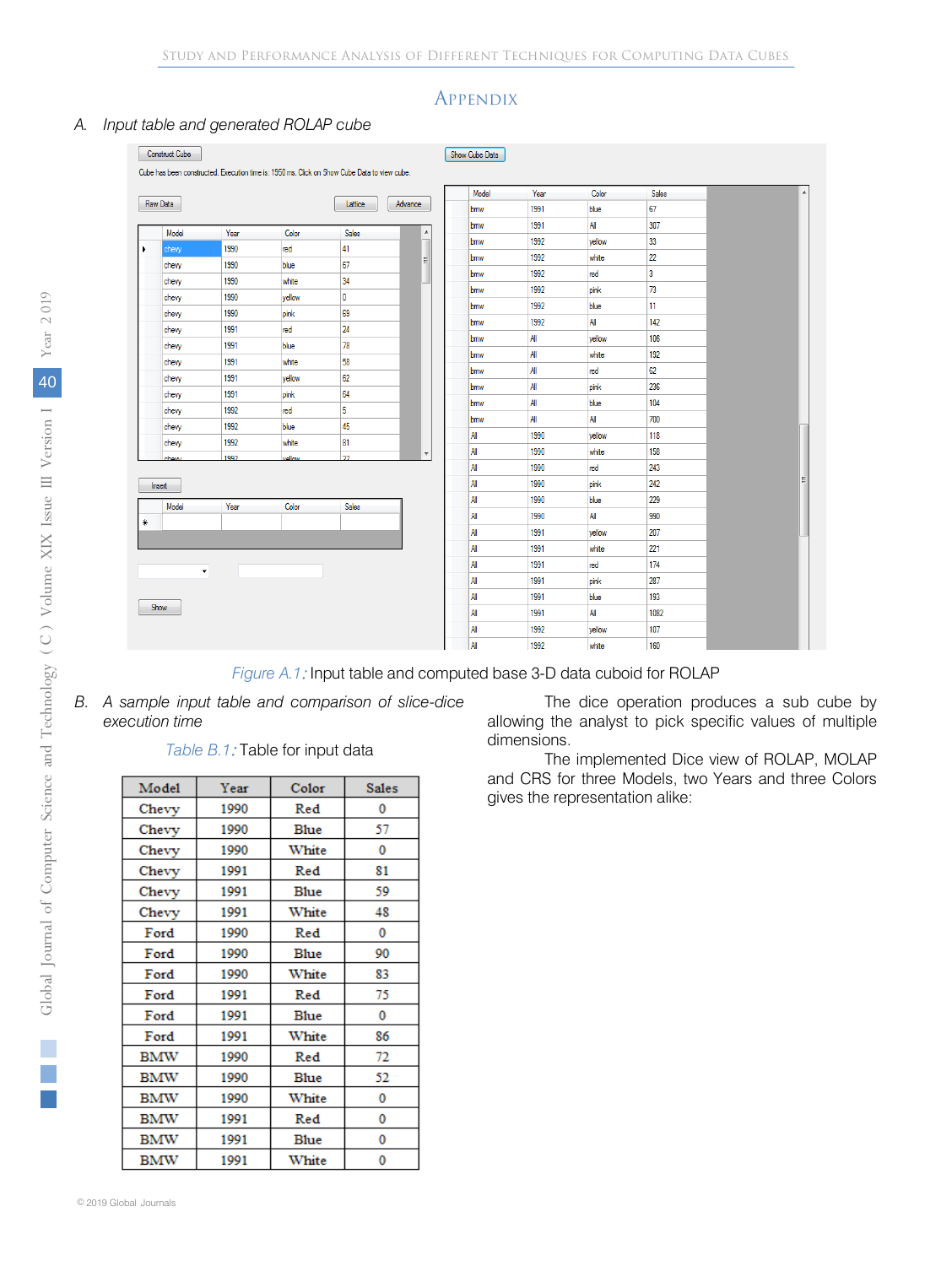| <b>Execution Time</b> | Model | Year | Color | <b>Sales</b> |
|-----------------------|-------|------|-------|--------------|
|                       | AШ    | 1990 | Red   |              |
| ROLAP: 27 ms          |       | 1990 | Blue  | 199          |
| MOLAP: 15 ms          |       | 1990 | White | 83           |
| CRS: 15 ms            | AШ    | 1991 | Red   | 156          |
|                       | AШ    | 1991 | Blue  | 59           |
|                       |       | 1991 | White |              |

*Table B.2:* Table for Dice operation with Year-Color

| Table B.3: Table for Dice operation with Model-Color |            |      |              |              |  |  |
|------------------------------------------------------|------------|------|--------------|--------------|--|--|
| <b>Execution Time</b>                                | Model      | Year | <b>Color</b> | <b>Sales</b> |  |  |
|                                                      | Chevy      | Аll  | Red          | 81           |  |  |
|                                                      | Chevy      | Аll  | Blue         | 116          |  |  |
|                                                      | Chevy      | Аll  | White        | 48           |  |  |
| ROLAP: 28 ms                                         | Ford       | Аll  | Red          | 75           |  |  |
| MOLAP: 16 ms                                         | Ford       | Аll  | Blue         | 90           |  |  |
| CRS: 17 ms                                           | Ford       | Аll  | White        | 169          |  |  |
|                                                      | BMW        | Аll  | Red          | 72           |  |  |
|                                                      | <b>BMW</b> | All  | Blue         | 52           |  |  |
|                                                      | <b>BMW</b> | Аll  | White        |              |  |  |

*Table B.4*: Table for Dice operation with Model-Year

| <b>Execution Time</b>                      | <b>Model</b> | Year | <b>Color</b> | <b>Sales</b> |
|--------------------------------------------|--------------|------|--------------|--------------|
| ROLAP: 31 ms<br>MOLAP: 16 ms<br>CRS: 14 ms | Chevy        | 1990 | Аll          |              |
|                                            | Chevy        | 1991 | Аll          | 188          |
|                                            | Ford         | 1990 | Аll          | 173          |
|                                            | Ford         | 1991 | Аll          | 161          |
|                                            | <b>BMW</b>   | 1990 | Аll          | 124          |
|                                            | <b>BMW</b>   | 1991 |              |              |

*Slice* is the act of picking a rectangular subset of a cube by choosing a single value for one of its dimensions, creating a new cube with one fewer dimension.

The implemented Slice view of ROLAP, MOLAP and CRS for three Models, two Years and three Colors gives the representation alike:

| <b>Execution Time</b> | Model | Year | <b>Color</b> | <b>Sales</b> |
|-----------------------|-------|------|--------------|--------------|
| ROLAP: 13 ms          | Chevy |      | AШ           | 245          |
| MOLAP: 2 ms           | Ford  |      | Αll          | 334          |
| CRS: 5 ms             | BMW   | AШ   | AШ           | l 24         |

| Table B.6: Table for Slice operation with Year |  |
|------------------------------------------------|--|
|------------------------------------------------|--|

| <b>Execution Time</b>       | Model | Year | Color | <b>Sales</b> |
|-----------------------------|-------|------|-------|--------------|
| ROLAP: 12 ms<br>MOLAP: 2 ms | All   | 1990 | AШ    | 354          |
| CRS: 4 ms                   | All   | 1991 | AШ    | 349          |